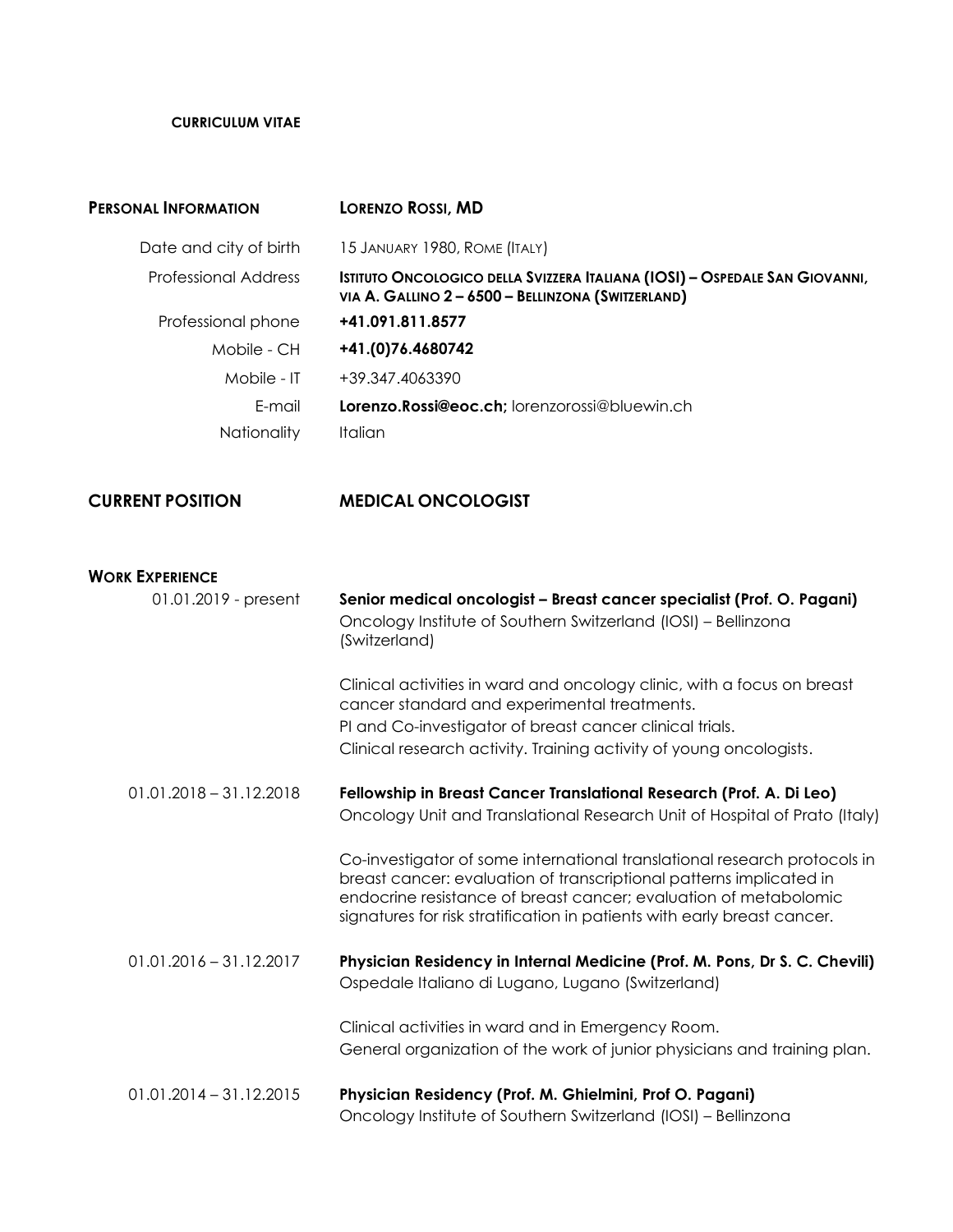|                               | (Switzerland)                                                                                                                                                                                                                    |
|-------------------------------|----------------------------------------------------------------------------------------------------------------------------------------------------------------------------------------------------------------------------------|
|                               | Clinical activities in onco-hematology ward and ambulatories, with<br>focus on Breast cancer standard and experimental treatments.                                                                                               |
|                               | Physician in "New Drugs & Innovative Therapies Unit".                                                                                                                                                                            |
|                               | Sub-investigator in national and international oncological phase I-II-III<br>clinical trials.                                                                                                                                    |
|                               | Author of research protocols in breast cancer.                                                                                                                                                                                   |
| $01.05.2010 - 31.12.2013$     | Medical Residency in Medical Oncology (Prof. M. Rengo)                                                                                                                                                                           |
|                               | Special Service of Breast Cancer Prevention - Policlinico Umberto I -<br>Palazzo Baleani, Rome (Italy)                                                                                                                           |
|                               | Breast examination, ultrasound breast diagnosis, FNAB-US guided or<br>Core Needle Biopsy US-guided (Tru-cut, Mammotome);                                                                                                         |
|                               | cytopathological diagnosis of breast benign and malign lesions;<br>assistant surgeon in oncoplastic surgery of the breast; planning and<br>executions of adjuvant, neo-adjuvant and metastatic protocols of                      |
|                               | chemotherapy and/or endocrine therapy for breast and gynecological<br>neoplasms in ambulatorial setting; clinical follow-up.                                                                                                     |
| $01.11.2006 - 30.09.2009$     | Internship in Medical Oncology (Prof. M. Lopez)                                                                                                                                                                                  |
|                               | Istituti Fitoterapici Ospitalieri (IFO) - IRCSS Regina Elena, Rome (Italy)                                                                                                                                                       |
|                               | Clinical activities in oncological ward, ambulatory and day-hospital:<br>diagnostic and therapeutic decisions; application of chemotherapy<br>standard and experimental protocols; global evaluation of oncological<br>patients. |
| <b>TEACHING</b>               |                                                                                                                                                                                                                                  |
| 01.01.2020 - present          | Teaching activity on clinical reasoning to new graduates, Ospedale San<br>Giovanni, Bellinzona                                                                                                                                   |
|                               | Bedside teaching for the Medical Master School, USI, Lugano                                                                                                                                                                      |
| <b>EDUCATION AND TRAINING</b> |                                                                                                                                                                                                                                  |
| 01.07.2015                    | <b>Swiss degree (FMH) in Medical Oncology</b>                                                                                                                                                                                    |
| 09.06.2015                    | Post-graduate degree in Medical Oncology -EQF level 8<br>University of Rome "La Sapienza", Rome (Italy)<br>70/70 Magna cum Laude                                                                                                 |
| 10.02.2010                    | Professional abilitation in Medicine and Surgery<br>University of Rome "La Sapienza", Rome (Italy)<br>Registered on "Albo professionale dei Medici Chirurghi della Provincia di<br>Roma" with 266,75/270 votation.               |